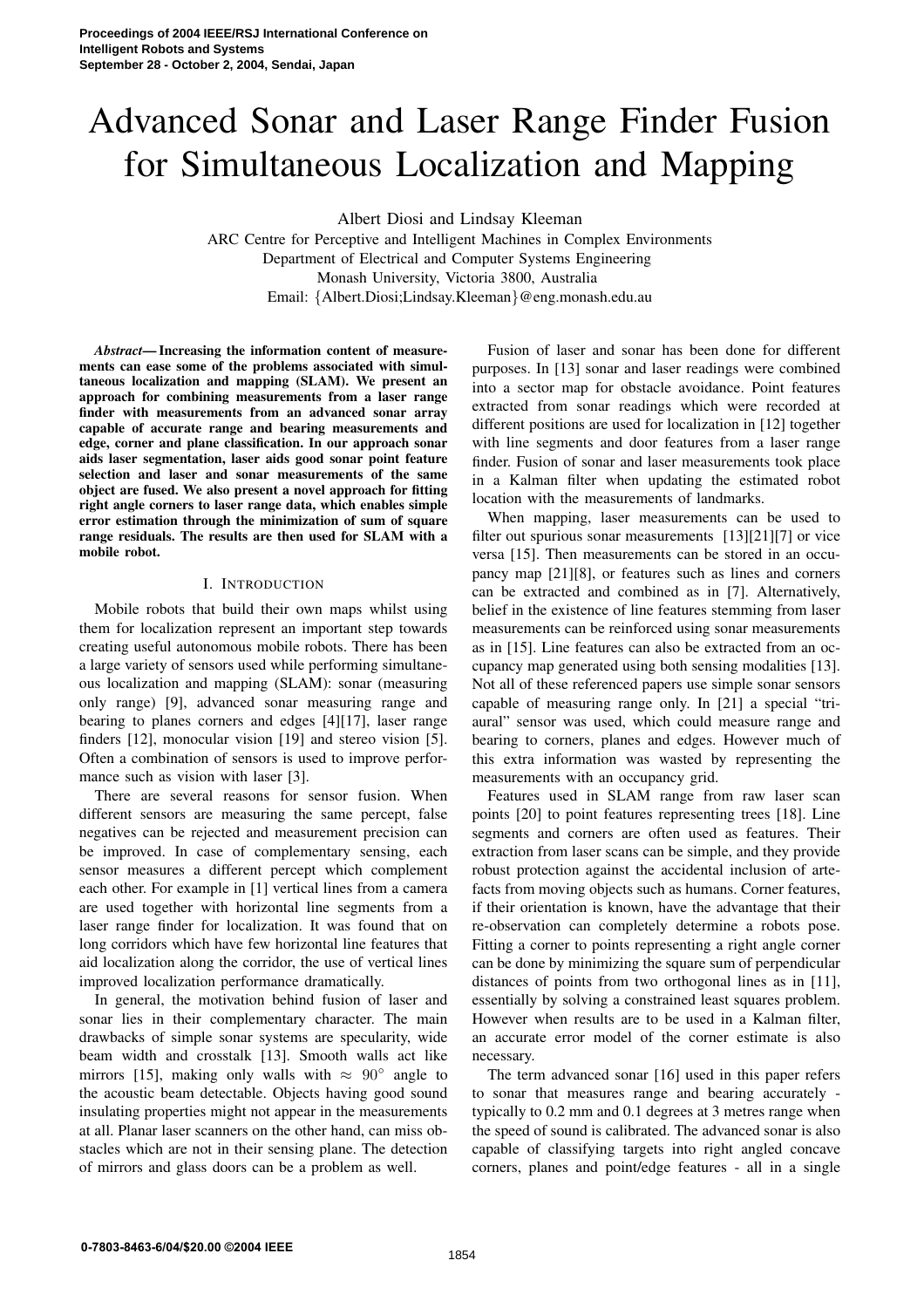

Fig. 1. SLAMbot, the testbed for our mapping experiments.

measurement cycle. By using a transmitted double pulse sequence that is easily identified, interference from other sonar sensor is rejected.

This paper presents new results of simultaneous localization and mapping using advanced sonar and laser range measurements. The advanced sonar aids laser line segmentation by detecting small edge and corner features not seen by the laser due to the larger range quantization and error of the laser. For example doors that are not flush with a corridor are often merged with the corridor line segment with laser alone, however doorjambs are easily detectable to the advanced sonar as edges and small corner features, thus providing a cue for line segmentation in laser measurements. Planes and corners measured by laser and sonar are fused, achieving greater robustness and accuracy. Typically the advanced sonar range and bearing measurements are more accurate within a 5 metre range, whilst laser provides measurements along a line segment rather than just at the normal point as is the case for sonar. The paper also presents a novel approach to fitting right angle corners to range data in polar coordinates that enables simple error estimation essential for a Kalman filter fusion process.

## II. HARDWARE DESCRIPTION AND LOW LEVEL **PROCESSING**

The testbed for our experiments is a differential drive robot called SLAMbot (see fig. 1). It is equipped with odometry, 2 advanced sonar arrays on panning mechanisms, and a Sick PLS laser range finder.

### *A. Odometry*

Mounted on each of SLAMbots driving wheels are optical encoders with a resolutions of 2000 steps per revolution that are sampled every 10 ms. The following equations describe the state of odometry  $\mathbf{x} = [x \ y \ \theta]^T$ :

$$
x_{k+1} = x_k - \frac{L_r + L_l}{2} \sin(\theta_k + \frac{L_r - L_l}{2D})
$$
 (1)

$$
y_{k+1} = y_k + \frac{L_r + L_l}{2} \cos(\theta_k + \frac{L_r - L_l}{2D})
$$
 (2)

$$
\theta_{k+1} = \theta_k + \frac{L_r - L_l}{D} \tag{3}
$$

where  $L_r$ ,  $L_l$  are distances traveled by the right and left wheel and D denotes the wheelbase. In our error



Fig. 2. Meaning of corner parameters.

model as in [16], we have assumed, that the sources of odometry errors are random white nose added to the wheel separation and to distances traveled by the wheels. We have propagated the odometry covariance matrix  $P_k$  in the conventional way:

$$
\mathbf{P}_{k+1} = \frac{\partial \mathbf{x}_{k+1}}{\partial \mathbf{x}_k} \mathbf{P}_k \left( \frac{\partial \mathbf{x}_{k+1}}{\partial \mathbf{x}_k} \right)^T + \frac{\partial \mathbf{x}_{k+1}}{\partial \mathbf{u}_{k+1}} \mathbf{Q}_{k+1} \left( \frac{\partial \mathbf{x}_{k+1}}{\partial \mathbf{u}_{k+1}} \right)^T \tag{4}
$$

where 
$$
\mathbf{u}_{k+1} = [L_r L_l D]^T
$$
, and

$$
\mathbf{Q_{k+1}} = \begin{bmatrix} K_R^2 L_r^2 & 0 & 0 \\ 0 & K_L^2 L_l^2 & 0 \\ 0 & 0 & K_D^2 D^2 \end{bmatrix}
$$
 (5)

 $K_R$ ,  $K_L$ ,  $K_D$  are model parameters chosen empirically.

## *B. Advanced Sonar Array*

The advanced sonar sensors mounted on the robot are capable of measuring the range and bearing of planes, right angle corners and edges with  $\sigma_{bearing} \approx 0.1^{\circ}$  and  $\sigma_{range} \approx 0.2$  mm [16]. They are mounted on panning mechanisms which are swept back and forth continuously. The sonar sensors classify reflectors into planes, corners and edges. Small right angled reflectors formed from 1 cm moldings on the walls of the corridors are classified as edge reflectors.

The error model adopted for the sonar sensors is derived simply from random white Gaussian noise added to bearing measurements and to the speed of sound. The standard deviations of these errors are taken as  $2^{\circ}$  for bearing and 2% of the speed of sound and were chosen to account for changes in air temperature, air turbulence, unmodelled robot vibrations and association errors.

#### *C. Sick PLS Laser Range Finder*

The Sick PLS is a time-of-flight laser range finder that scans in a horizontal plane with  $0.5^{\circ}$  resolution in the bearings and  $5 \, \text{cm}$  resolution in the range. In [6] a detailed range error model can be found that was applied to line segment systematic and random error modeling. A novel approach to line fitting in polar coordinates is also presented there which minimizes range residuals. These results are used in this work for line fitting and error modeling. A simple treatment of systematic error estimates is to increase the estimated line covariance matrices by adding squared systematic errors to diagonal elements of the covariance matrices. This error estimate becomes optimistic when the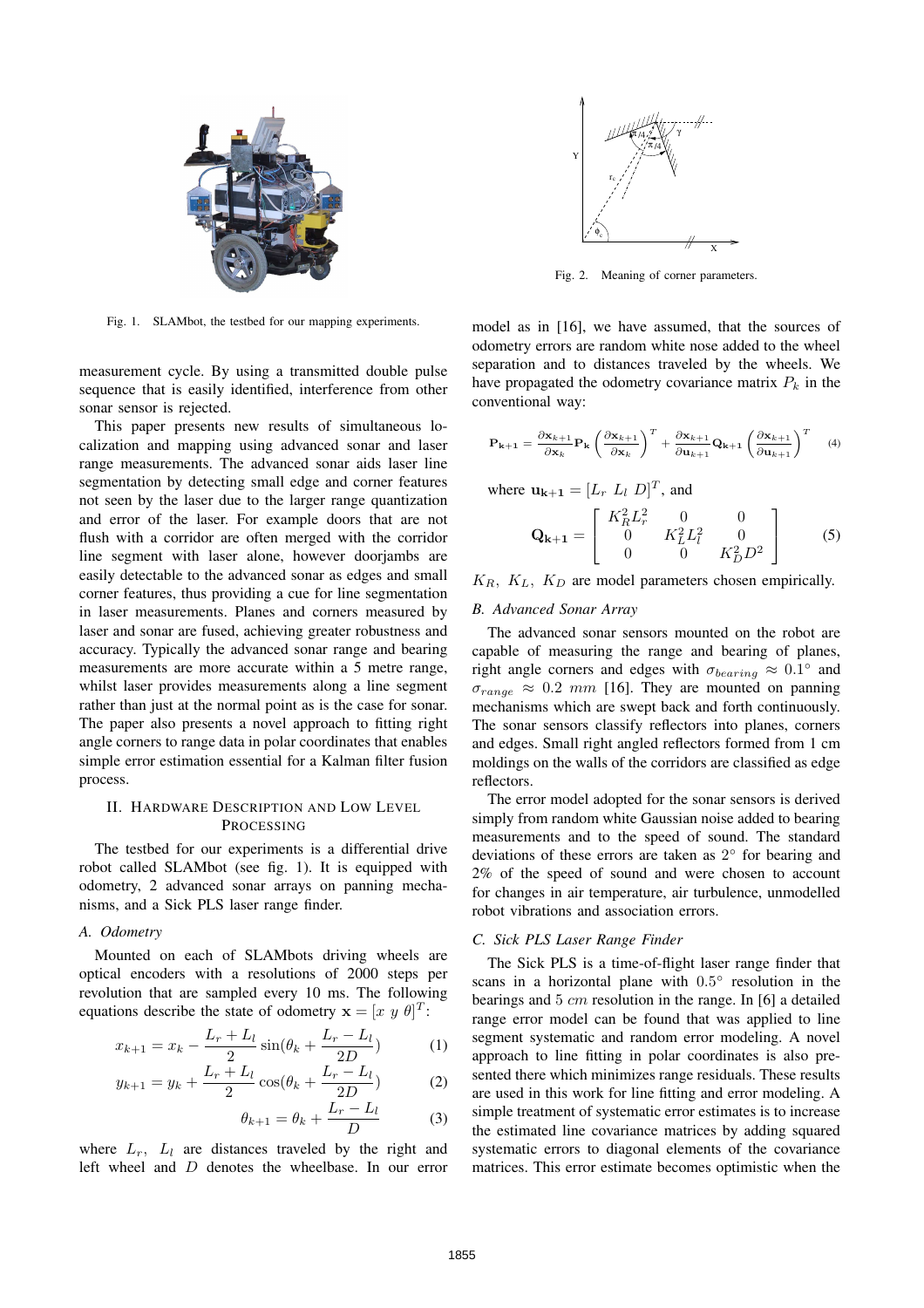

Fig. 3. Corner estimation depicted in Cartesian coordinates.

same feature is observed repeatedly, since the systematic errors are of course correlated, rather than independent as implicitly assumed by the error model.

For fusion of right angle corners, a corner fitting method is necessary. In [11] a method for fitting orthogonal lines is described, where the association of points to lines is assumed to be known. A singular value decomposition is applied to minimize the sum of square distances of the points from the fitted straight line. Since the laser scanner operates fundamentally in polar coordinates by measuring ranges to objects at discrete bearings, the errors in Cartesian coordinates are correlated. Moreover, the covariance matrix of each point is different, which makes an accurate error estimation for the method described in [11] complicated. To make the error estimation simpler and more accurately model the fundamental range error mechanism, we have developed a corner fitting approach which minimizes the square sum of range residuals.

As can be seen from fig. 2 we describe a right angle corner with the range  $r_c$  and bearing  $\phi_c$  of its centre and the angle  $\gamma$  of its bisecting line with the X axis. Then the angles of the normals of the lines constituting the corner are  $\gamma + \frac{\pi}{4}$  and  $\gamma - \frac{\pi}{4}$ . The lines themselves can be described with the equation of a line in polar coordinates:

$$
d = r \cos(\gamma \pm \frac{\pi}{4} - \phi) \tag{6}
$$

where  $\phi$  is the bearing of range reading r and d is the distance of the line from the origin. Since both lines go through  $(\phi_c, r_c)$ , (6) can be written as:

$$
d = r_c \cos(\gamma + sign(\phi_i - \phi_c)\frac{\pi}{4} - \phi_c)
$$
 (7)

where to distinguish between the lines, we have used the fact that the measured laser bearings  $\phi_i$  belonging to the first line are smaller than  $\phi_c$ , and bearings belonging to the second line are bigger than  $\phi_c$ . Then measured ranges can be modeled as:

$$
r_i = \frac{d}{\cos(\gamma + sign(\phi_i - \phi_c)\frac{\pi}{4} - \phi_i)} =
$$
  
= 
$$
\frac{r_c \cos(\gamma + sign(\phi_i - \phi_c)\frac{\pi}{4} - \phi_c)}{\cos(\gamma + sign(\phi_i - \phi_c)\frac{\pi}{4} - \phi_i)}
$$
(8)

Using linear regression iteratively on the linearized version of (8):

$$
r_i - r_{0i} \approx \frac{\partial r_i}{\partial \phi_c} \Delta \phi_c + \frac{\partial r_i}{\partial r_c} \Delta r_c + \frac{\partial r_i}{\partial \gamma} \Delta \gamma \tag{9}
$$

where

$$
\frac{\partial r_i}{\partial \phi_c} = \frac{r_{c0} \sin(\gamma_0 + sign(\phi_i - \phi_{c0})\frac{\pi}{4} - \phi_{c0})}{\cos(\gamma_0 + sign(\phi_i - \phi_{c0})\frac{\pi}{4} - \phi_i)}\tag{10}
$$

$$
\frac{\partial r_i}{\partial r_c} = 1 \qquad (11)
$$

$$
\frac{\partial r_i}{\partial \gamma} = \frac{r_{c0} \sin(\phi_{c0} - \phi_i)}{\cos^2(\gamma_0 + sign(\phi_i - \phi_{c0}) - \phi_i)},\qquad(12)
$$

can provide an estimate on the corner parameters. Equation 9 can be restated in vector form as

$$
\Delta \mathbf{r} = \mathbf{r}_{\mathbf{m}} - \mathbf{r}_{0} = \mathbf{H}_{0} \Delta \mathbf{b} + \mathbf{R}
$$
 (13)

Where

$$
\mathbf{H_0} = \left[ \begin{array}{ccc} \dots & \dots & \dots \\ \frac{\partial r_i}{\partial \phi_c} & \frac{\partial r_i}{\partial r_c} & \frac{\partial r_i}{\partial \gamma} \\ \dots & \dots & \dots \end{array} \right] \tag{14}
$$

$$
\Delta \mathbf{b} = \begin{bmatrix} \Delta \phi_c & \Delta r_c & \Delta \gamma \end{bmatrix}^T \tag{15}
$$

R is a vector of measurement noise with a covariance matrix  $\sigma_r^2 I$  and  $\mathbf{r}_{\mathbf{m}}$  is a vector containing measured ranges.

Using linear regression [22] iteratively on the linearized problem (9), we can find  $(\phi_c, r_c, \gamma)$  which minimizes the square sum of range residuals, the following way:

$$
\mathbf{r}_{\mathbf{j}} = [r_{j1} \ \dots \ r_{ji} \ \dots \ r_{jn}]^{T} =
$$
\n
$$
= \begin{bmatrix} \dots & \frac{r_{cj} \cos(\gamma_j + \text{sign}(\phi_i - \phi_{cj}) \frac{\pi}{4} - \phi_{cj})}{\cos(\gamma_j + \text{sign}(\phi_i - \phi_{cj}) \frac{\pi}{4} - \phi_i)} \ \dots \end{bmatrix}^{T}
$$
\n
$$
\mathbf{H}_{\mathbf{j}} = \begin{bmatrix} \dots & \dots & \dots \\ \frac{\partial r_i}{\partial \phi_c} & 1 & \frac{\partial r_i}{\partial \gamma} \\ \dots & \dots & \dots \end{bmatrix} \quad (16)
$$
\n
$$
\Delta \mathbf{b} = (\mathbf{H}_{\mathbf{j}}^{\mathbf{T}} \mathbf{H}_{\mathbf{j}})^{-1} \mathbf{H}_{\mathbf{j}}^{\mathbf{T}} (\mathbf{r}_{\mathbf{m}} - \mathbf{r}_{\mathbf{j}}) \quad (17)
$$
\n
$$
\begin{bmatrix} \phi_{cj+1} \\ r_{cj+1} \\ \gamma_{j+1} \end{bmatrix} = \begin{bmatrix} \phi_{cj} \\ r_{cj} \\ \gamma_{j} \end{bmatrix} + \Delta \mathbf{b} \quad (18)
$$

Equation 17 yields the least squares estimate, and can be found for example in [14]. The advantage of the above mentioned approach is that the corner point is implicitly chosen, and a simple covariance estimate is obtained due to the use of linear regression [22]:

$$
cov(\mathbf{\Delta b}) = cov([\phi_c \ r_c \ \gamma]^T) = \sigma_r^2 (\mathbf{H}^T \mathbf{H})^{-1}
$$
 (19)

As shown in [6], the Sick PLS output is influenced by systematic errors. To gain a worst case systematic error estimate, similarly to [6], contributions from each range error source are calculated using (17) by replacing  $(\mathbf{r}_{\mathbf{m}} - \mathbf{r}_{\mathbf{j}})$ with the estimated range systematic errors. The absolute values to systematic errors are then summed up, and their square is added to the diagonal elements of the random error covariance matrix.

The disadvantage of this corner fitting approach is the slight possibility of divergence when the initial choice of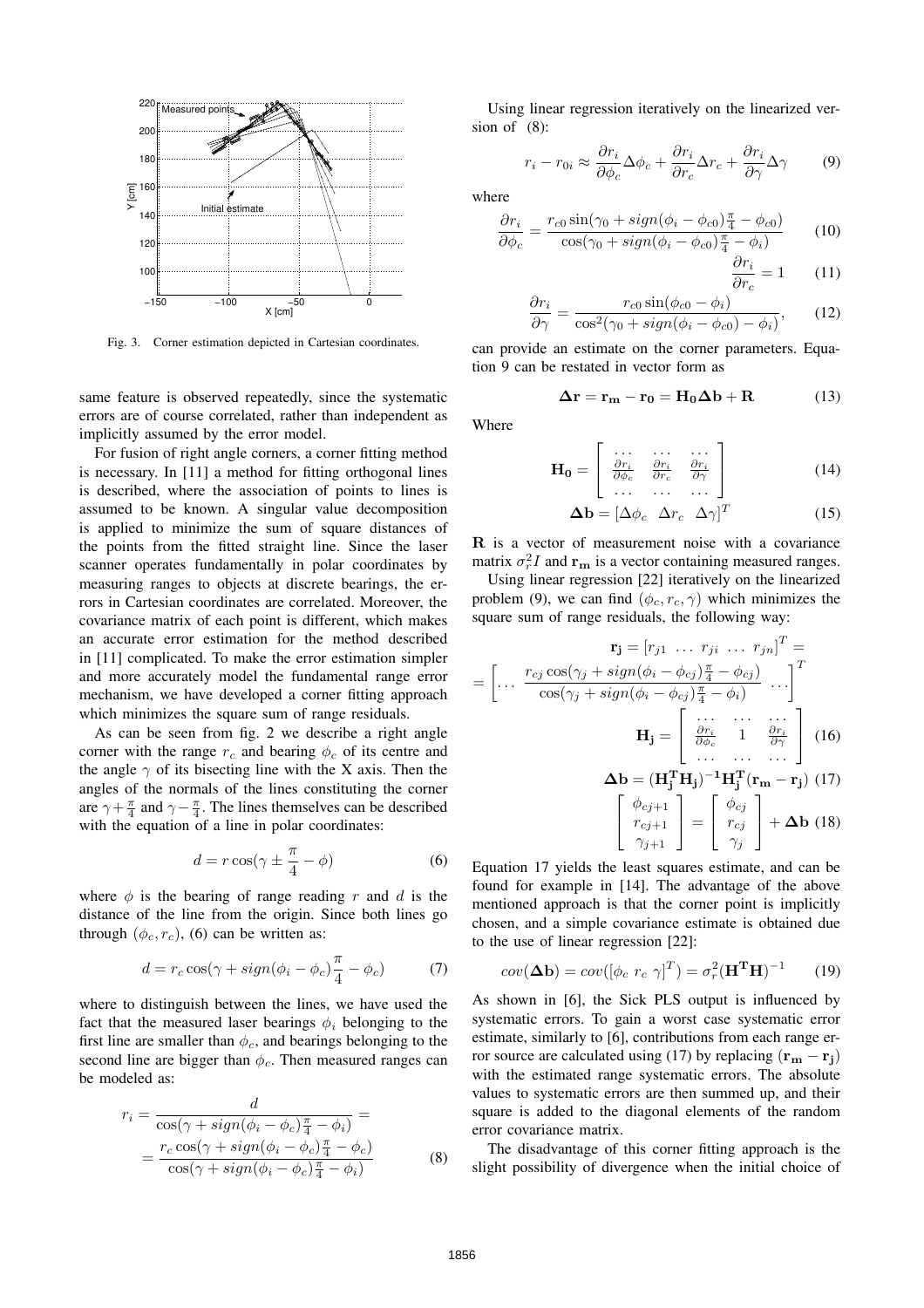parameters has a large error. To improve robustness, in each iterations we remove those  $r_{ii}$  from  $r_i$  which are either negative or they are larger than twice of the measured range  $r_{mi}$ .

An example of the corner fitting algorithm is shown in fig. 3 where the convergence from a deliberately poor initial corner estimate is shown. In practice at most 10 iterations are necessary. The computational load is small compared to SLAM in section IV.

## *Time registration problem*

In our experiments we found that there is a significant and varying delay between the time the scan physically commenced and reception of the first bytes of the results. This delay can cause a large error when the robot moves quickly. To account for this we estimate errors for corners and lines using the speed of the robot and a time registration error. The squares of these errors are then added to the diagonals of the corresponding measurement error covariance matrices in the Kalman filter implementation.

#### III. SONAR AND LASER SYNERGY

The benefits of combining sonar and laser measurements are as follows:

- *Increase in the accuracy of measurements.* The greater the number of measurements fused, usually the more accurate are the results.
- *Enhancement in measurement reliability.* If the same feature is observed by two sensing modalities, the existence of that feature is more likely.
- *More robust laser segmentation.* Due to the limited range and bearing resolution of the laser, measurements from different features can be erroneously segmented into one line segment. However by using sonar observations, the correctness of segmentation can be improved. This can avoid some systematic measurement errors due to incorrect laser associations.
- *Removal of specular reflections.* Using information from laser scans, phantom multiple reflection sonar measurements can be removed more easily compared to using sonar alone.

We have chosen the following scheme for sonar and laser synergy: sonar aids laser segmentation; laser helps to remove spurious sonar measurements and to select good sonar point features. Laser and sonar features of the same object are fused and statistics are kept for each feature as to their sensor type contribution.

While combining laser and sonar measurements, we have assumed that sonar and laser are observing the same features, the speed of sound used in the calculations is reasonably accurate and the robot short term odometry is reasonably accurate.

#### *A. Segmentation*

For each laser scan, sonar readings 6 second before and 6 seconds after a laser scan are transformed into the laser coordinate frame using odometry information. This time window is chosen to include one full swipe of each sonar



Fig. 4. Laser scan segmentation aided by sonar. Note the sonar measurements are offset from the wall for clarity only.

and therefore provide sonar coverage for the whole laser scan.

In the next step sonar readings are clustered. Clusters distant from laser readings are tagged as invisible and are not processed further with this scan.

In the laser segmentation step, each point not already part of a line forms the start of new line segment. The segment grows until any of the following conditions is satisfied:

- There is a discontinuity in the scan.
- The standard deviation of point distances from the line exceeds a set threshold.
- The distance of the next 3 points from the line exceeds a threshold derived from a range error model.
- The range of a point is further than a threshold. This is to stop fitting lines to measurements which are too far from the robot.
- The end of the 180° scan is reached.
- There is a cluster of sonar readings containing corners or edges in the vicinity.

A completed line segment containing more then a set number of points is accepted as a valid line segment and the conditions under which it was completed are stored. The start condition of the next line inherits the terminating condition of the previous line candidate. Line segment end conditions play an important role in our implementation of SLAM.

Sonar clusters containing corners and edges that terminate line segments are good candidates for point features. They are especially good if they are grouped close together, and if they are close to the line. Sonar readings closest to the centers of a such clusters are selected as good point features. Such point features ease association, and reduce the number of features in the map by discarding isolated targets such as chair legs.

In the next phase, extracted laser lines that are separated by a sonar corner are checked if they constitute a right angle corner. If so, a corner is fitted to the raw data points with the approach described in subsection II-C. The number of sonar corners are then stored with the laser corner and vice versa.

Statistics from sonar measurements before clustering are kept on each laser line segment and laser corner to allow confirmation of the existence of features after each 12 second window. At the end of the scan processing, all laser lines, corners and their uncertainties are transformed into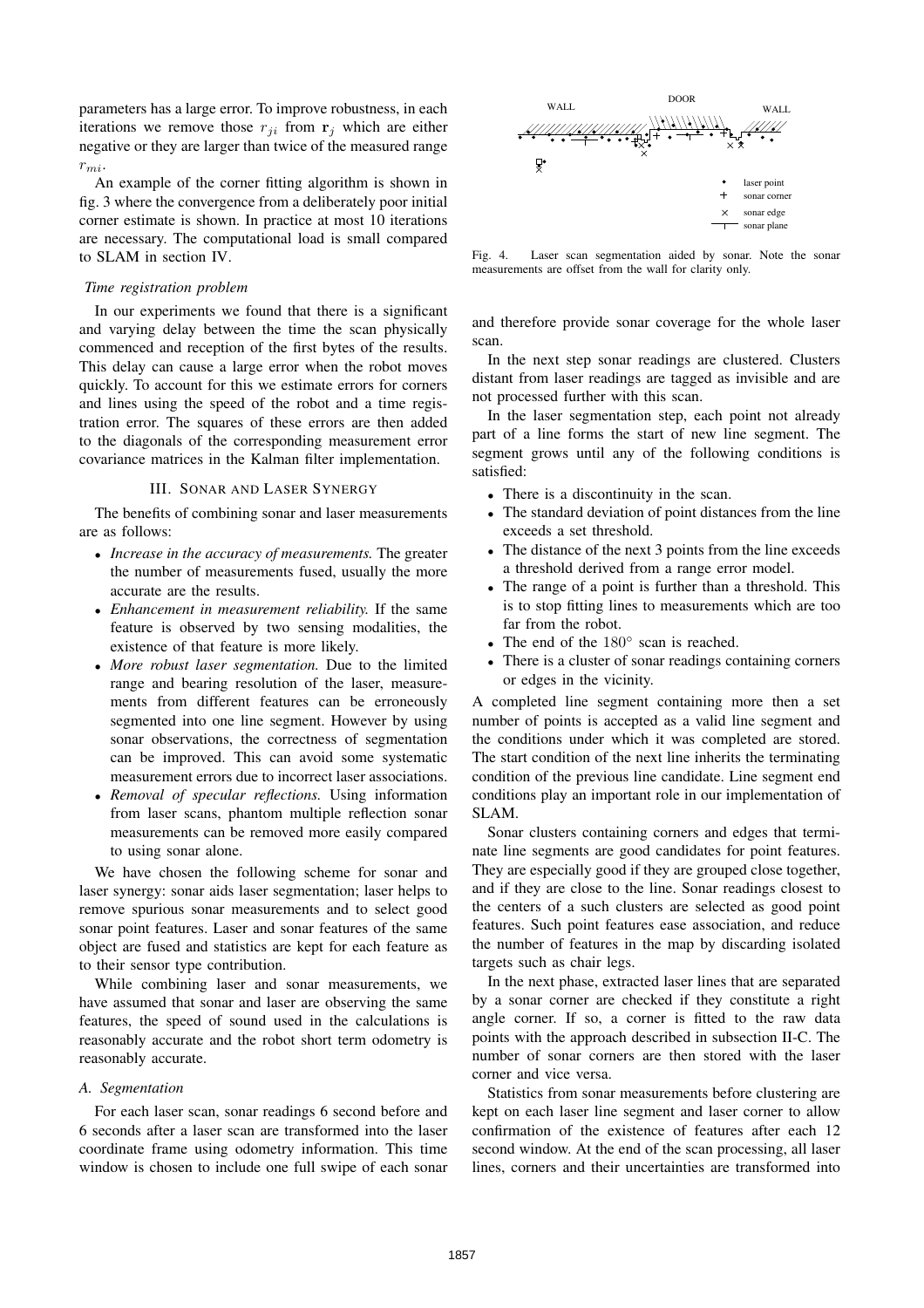the robots reference frame.

An example for sonar laser segmentation is depicted in fig. 4, where there is a wall, a door and table leg shown as a square. The line growing starts on the righthand side and stops at the right door frame due to sonar edge and corner returns. This line is rejected since it consists of too few line points. A new line is grown between the right and left door frames and is accepted since it contains enough points. The next valid line is grown from the left frame until the table leg where there is a sonar edge and a range discontinuity. Other segmenting methods such as Split and Merge [2] or RANSAC [10] would probably have segmented each scan point except those associated with the table leg as one segment. Our segmentation approach is conservative since it assumes that each line segment belongs to a different object. This assumption reduces the chance of systematic measurement errors in SLAM due to incorrect segmentation. For example let's assume in the map there is a line feature entailing both parts of walls and the door. If an observation contains only part of the door and part of the wall due to obstruction, then there will be a systematic error component in the innovation error.

This segmenting approach can result in a large number of map features, however we do allow line merging as described in the next section and the table leg in fig. 4 will not have a lasting effect on the map.

## *B. Fusion*

A laser line segment or corner having a corresponding sonar line or corner get fused if the sonar readings time stamp is closest to that particular laser scans time stamp. Fusion is done in a Kalman filter fashion, where each measurement is weighted by its uncertainty:

$$
z_f = Ax_l + Bx_s \tag{20}
$$

where  $z_f$  is the fused measurement,  $x_l$ ,  $C_l$  is the laser measurement and covariance matrix,  $x_s$ ,  $C_s$  is the sonar measurement and covariance matrix and

$$
A = \frac{C_1^{-1}}{C_1^{-1} + C_s^{-1}}, \quad B = \frac{C_s^{-1}}{C_1^{-1} + C_s^{-1}}.
$$
 (21)

The estimated covariance matrix of the fused feature  $x_f$ is calculated as:

$$
C_f = AC_lA^T + BC_sB^T \qquad (22)
$$

In the case of corners, all computations are done only for the range and bearing, since sonar cannot measure orientation of corners.

## IV. SLAM

The SLAM algorithm is implemented in Matlab using a simple extended Kalman filter version similar to that in [5]. For simplicity speed of sound and odometry parameters are not included into the filter and only line segments, corners and point features are used.

In the current implementation all line segment features used either originate from the laser only or are the result of laser and sonar line fusion. This will be extended later to

include sonar only features resulting from glass objects for example. In the state vector, line segments are represented by an angle and the distance of the closest point to the origin. Line segment endpoints are stored separately in Cartesian coordinates, and their position is updated at each state update. The line segment endpoints are also changed upon re-observation. The observations endpoints are projected onto the corresponding line feature from the map. Then the line feature end points are:

- moved towards the observation endpoints in a big step if it is likely that the line ends there, e.g. the line is terminated with sonar edges or corners.
- moved towards the observation endpoints in a small step if the observation's endpoint is unreliable, for example due to termination of the line with poor fitting laser points and no sonar information.
- unchanged if measurement endpoint carries no information. For example if measurement endpoint is inside the map line segment, but was terminated because line went beyond the lasers 180◦ field of view.

Only line segments longer than 70 cm are used in the results.

Corners are represented in the state as an orientation and Cartesian global coordinates. The endpoints of the corners are stored separately to ease association.

Point features, i.e. clusters of sonar edge/corner measurements represented with a measurement in the middle of the cluster, are stored in the state as Cartesian coordinates.

Association is implemented in a simple way using a validation gate. For line segments, the length of overlap is also checked. If there are two possible map feature candidates for a line segment measurement, with the measurement covering at least 40 cm of both candidates, then line segment features are merged.

## V. EXPERIMENTAL RESULTS

To test SLAM with advanced sonar and laser, SLAMbot was driven around our lab with a joystick, then out into the corridor. The robot was then driven from one end of the corridor to the other and back to the lab. Odometry, sonar and laser measurements were logged during the more than 150 meters travelled by the robot. During the experiment, half a dozen people walked past the robot, however no changes to the environment occurred such as closing a door.

All calculations were done off-line in Matlab. The resulting 240 feature map is shown in fig 5. Dots on the figure represent corners and points. The robot managed to keep track of its position throughout the whole experiment. However the created map is not error free. At around (15,6), due to a violation of the flat-floor assumption a line was included in the map across the corridor. The corridor is sloped at one place which caused the laser beams to reflect back from the floor.

For comparison we tried to run SLAM with features from the laser only, but the robot accumulated a large enough error in the direction of the corridor to get lost. Even though there are features on the corridor allowing localization in the direction of the corridor, these features